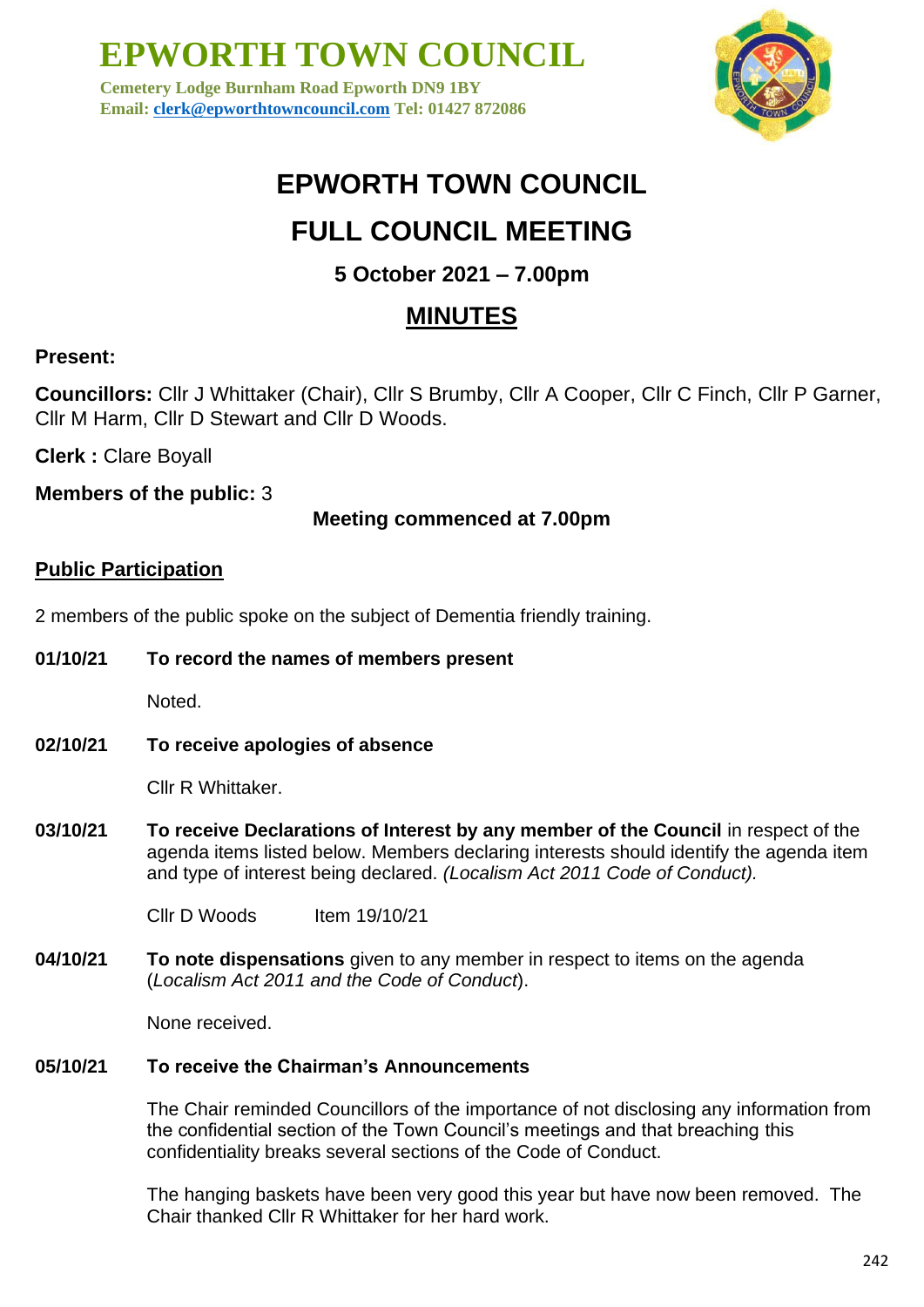**Cemetery Lodge Burnham Road Epworth DN9 1BY Email: [clerk@epworthtowncouncil.com](mailto:clerk@epworthtowncouncil.com) Tel: 01427 872086**



The new Groundsperson has started today.

The poppies will be placed around the town on 31 October 2021. Volunteers are needed.

The Chair outlined information regarding the process of complaints to the Standard's Board and what happens with the outcome of any complaint they receive.

#### **06/10/21 To receive reports from Ward Councillors**

Cllr J Whittaker advised that no information has been received by the Town Council regarding consultations that N Lincs Council are running and felt that the Town Council should be notified of these.

Cllr Stewart proposed to note the report, seconded by Cllr Finch. All in favour.

It was **resolved** to note Ward Cllr Mitchell's report.

#### **07/10/21 To receive the Clerk's Report**

- The Riparian questionnaire has been completed and submitted. The Flood Risk Officer has thanked the council for completing the questionnaire.
- Instruction has been sent to the contractor to accept their quotation to repair the church wall. No date is available for the start of this work as yet.
- A new rope has been ordered for the vandalised piece of play equipment.
- The Clerk has arranged for ROSPA to complete an annual inspection from 2022 onwards. The inspection will take place in August 2022. NLC have been contacted and they have acknowledged the agreement will terminate in December. They are scheduled to complete 1 more inspection this year.
- The cleaner will complete 1 extra hour per month to clean the Chapel of Rest.
- A letter has been sent to a resident acknowledging their letter and the Clerk is in the process of requesting quotations for the trees to be pruned.
- A site visit will take place by NLC with regard to the re-siting of the dog bin near to Cemetery Lodge.
- The letter to Turbary residents has been completed and will be delivered as soon as possible.

Cllr Stewart proposed to note the Clerk's report, seconded by Cllr Harm. All in favour.

It was **resolved** to note the Clerk's report.

#### **08/10/21 To resolve the Draft Minutes of the Full Council Meeting held on 7 September 2021**

Cllr Brumby proposed that the draft minutes of the Full Council Meeting held on 7 September 2021 be accepted as a true record, seconded by Cllr Woods. All in favour.

It was **resolved** that the draft minutes of the Full Council meeting held on 7 September 2021 be accepted as a true record.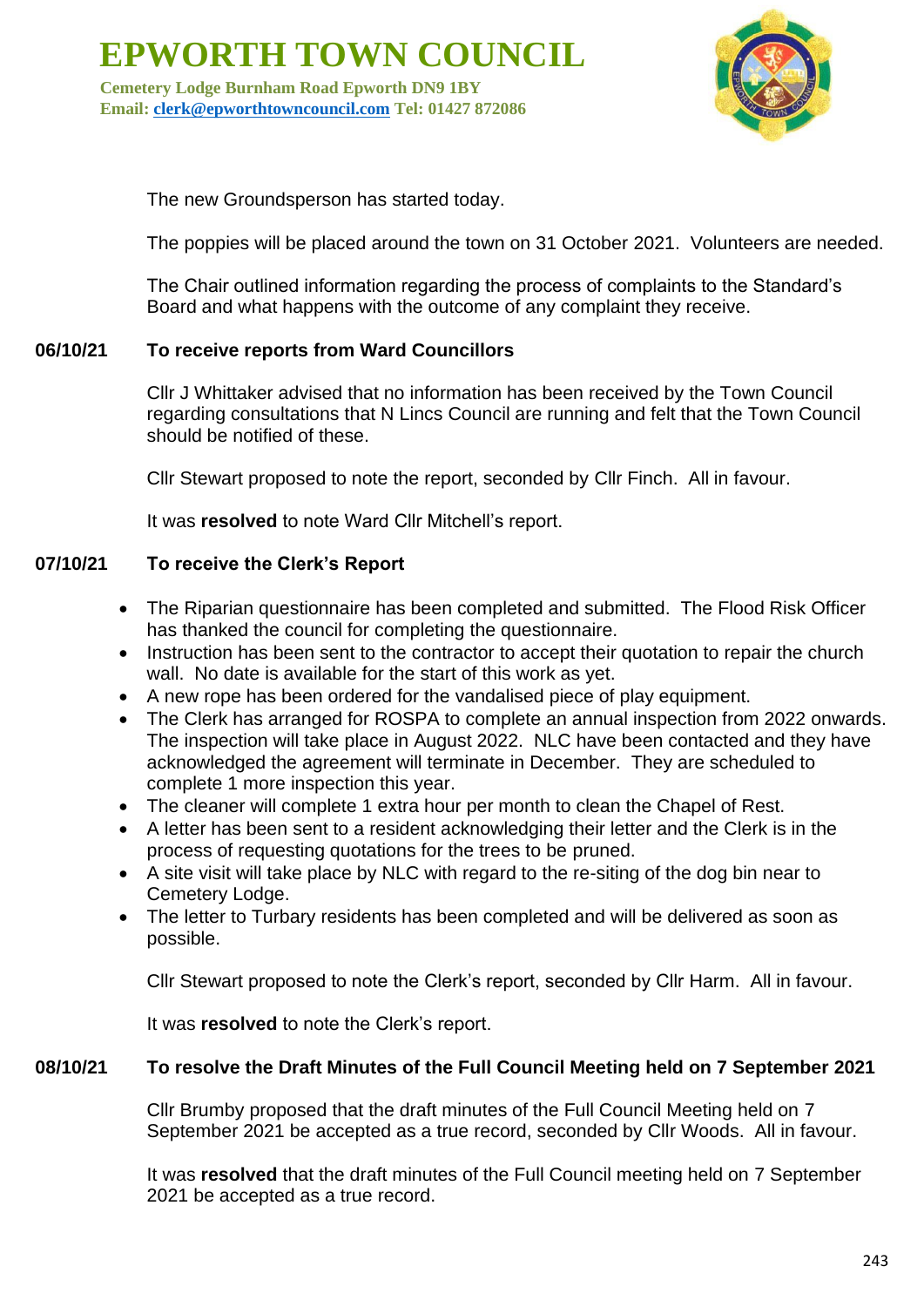**Cemetery Lodge Burnham Road Epworth DN9 1BY Email: [clerk@epworthtowncouncil.com](mailto:clerk@epworthtowncouncil.com) Tel: 01427 872086**



#### **09/10/21 To resolve the Draft Minutes of the Extraordinary Full Council Meeting held on 20 September 2021**

Cllr Finch proposed that the draft minutes of the Extraordinary Full Council Meeting held on 20 September 2021 be accepted as a true record, seconded by Cllr Brumby. All in favour.

It was **resolved** that the draft minutes of the Extraordinary Full Council Meeting held on 20 September 2021 be accepted as a true record.

#### **10/10/21 To resolve the Draft Minutes of the Combined Environment and Cemetery Committee held on 28 September 2021**

The Clerk advised that although Cllr R Whittaker had submitted her apologies for this meeting these had been omitted from the minutes of that meeting. Cllr Finch proposed that the draft minutes of the Combined Environment and Cemetery Committee held on 28 September 2021 be accepted as a true record following the above amendment, seconded by Cllr Woods. All in favour.

It was **resolved** that the draft minutes of the Combined Environment and Cemetery Committee held on 28 September 2021 be accepted as a true record following the amendment.

#### **11/10/21 To resolve the Draft Minutes of the Finance Committee held on 28 September 2021**

Cllr Finch proposed that the draft minutes of the Finance Committee Meeting held on 28 September 2021 be accepted as a true record, seconded by Cllr Brumby. All in favour.

It was **resolved** that the draft minutes of the Finance meeting held on 28 September 2021 be accepted as a true record.

#### **12/10/21 To receive the Financial Reports and Bank Reconciliation**

Cllr Stewart proposed to approve the financial reports and bank reconciliation, seconded by Cllr Finch. All in favour.

It was **resolved** to approve the financial reports and bank reconciliation.

#### **13/10/21 To receive the Schedule of Payments**

#### **Cheque Payments**

| N <sub>0</sub> | Payee          | <b>Reason</b>        | <b>VAT</b> | Gross    |
|----------------|----------------|----------------------|------------|----------|
|                |                |                      |            | Amount   |
|                | Payroll        | Month 6              |            | £1948.41 |
| $\overline{2}$ | MKS Groundcare | <b>Grass Cutting</b> | £40.00     | £240.00  |
| 3              | MWQA Ltd       | H&S Support June     |            | £50.00   |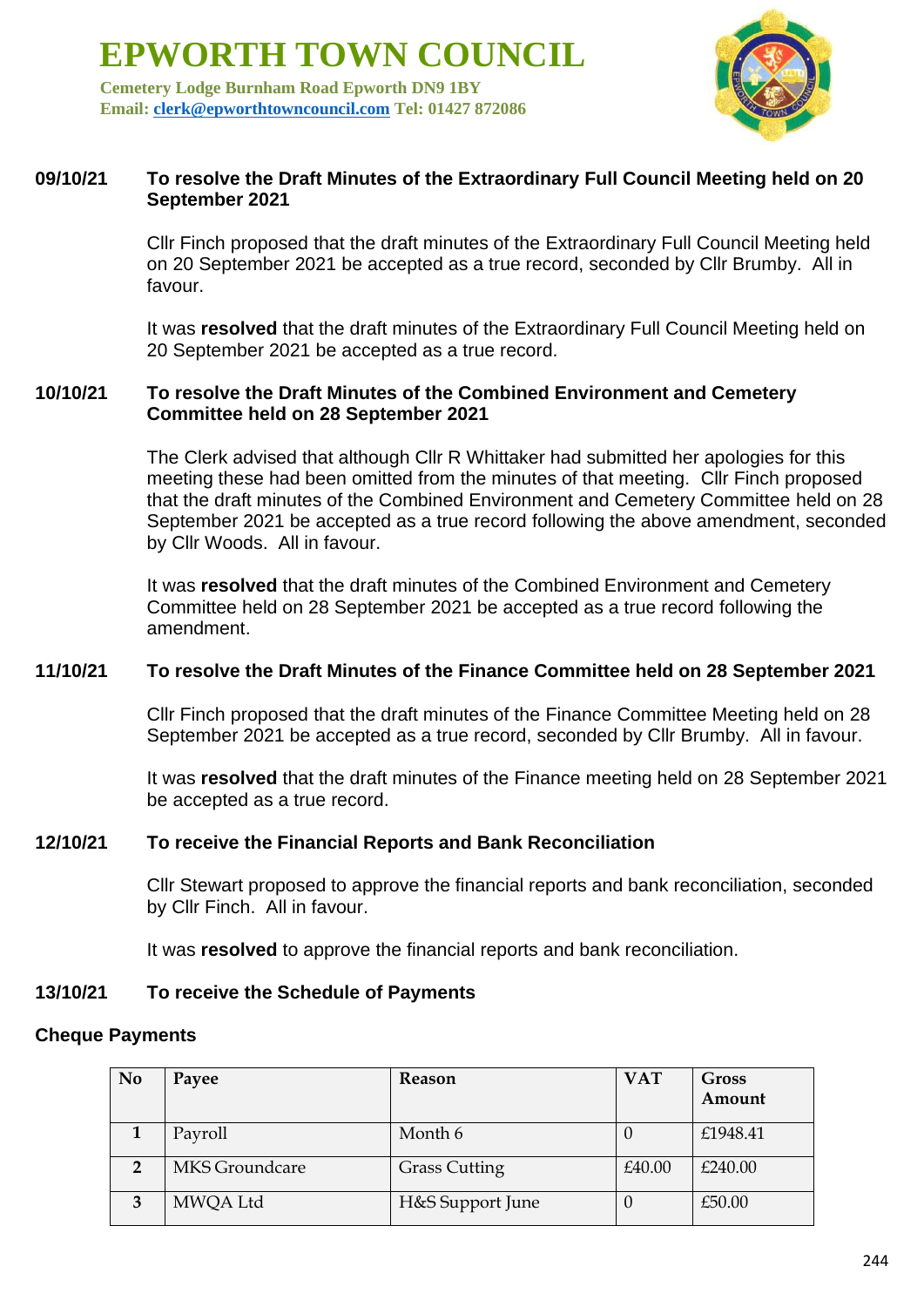**Cemetery Lodge Burnham Road Epworth DN9 1BY Email: [clerk@epworthtowncouncil.com](mailto:clerk@epworthtowncouncil.com) Tel: 01427 872086**



| 4  | <b>Voluntary Action N Lincs</b>           | Membership $1/4/21$ -<br>31/3/22 | $\theta$ | £20.00  |
|----|-------------------------------------------|----------------------------------|----------|---------|
| 5. | <b>Torne Valley</b>                       | Supplies                         | £1.54    | £9.24   |
| 6  | Pete Barker                               | Mileage                          | $\Omega$ | £8.50   |
| 7  | J Playdale                                | Equipment Repair                 | £29.16   | £174.96 |
| 8  | <b>Complete Business</b><br>Solutions Ltd | Stationery                       | £2.34    | f14.04  |
| 11 | Malwarebytes                              | Subscription                     | $\Omega$ | £95.17  |
| 12 | PKF Littlejohn                            | <b>External Audit</b>            | £60.00   | £360.00 |

#### **Direct Debit Payments**

| $\mathbf{1}$            | N Lincs Council       | Rates August                    | £71.00     |
|-------------------------|-----------------------|---------------------------------|------------|
| $\overline{2}$          | N Lincs Council       | <b>Waste Disposal August</b>    | £61.23     |
| $\overline{3}$          | N Lincs Council       | Rates September                 | £71.00     |
| $\overline{\mathbf{4}}$ | N Lincs Council       | <b>Waste Disposal September</b> | £61.23     |
| 5                       | <b>Scottish Power</b> | Utility                         | £11.00     |
| 6                       | <b>Scottish Power</b> | Utility                         | £11.00     |
| $\overline{7}$          | <b>EDF</b>            | Utility                         | £23.00     |
| 8                       | <b>EDF</b>            | Utility                         | £112.00    |
| 9                       | <b>EDF</b>            | Utility                         | £48.00     |
| 10                      | <b>HSBC</b>           | Charges                         | £21.80     |
| 11                      | Vodafone              | Mobile                          | £23.31     |
| 12                      | Plusnet               | Landline and Broadband<br>April | £39.60     |
| 13                      | <b>Unity Bank</b>     | <b>Transfer from HSBC Acct</b>  | £50,000.00 |

Cllr Harm proposed to approve the schedule of payment, seconded by Cllr Finch. All in favour.

It was **resolved** to approve the schedule of payment.

#### **14/10/21 To receive and review the Occupational Health and Safety Policy**

This was discussed. Cllr Stewart proposed to ask other councils to look at their policies, seconded by Cllr Harm. All in favour.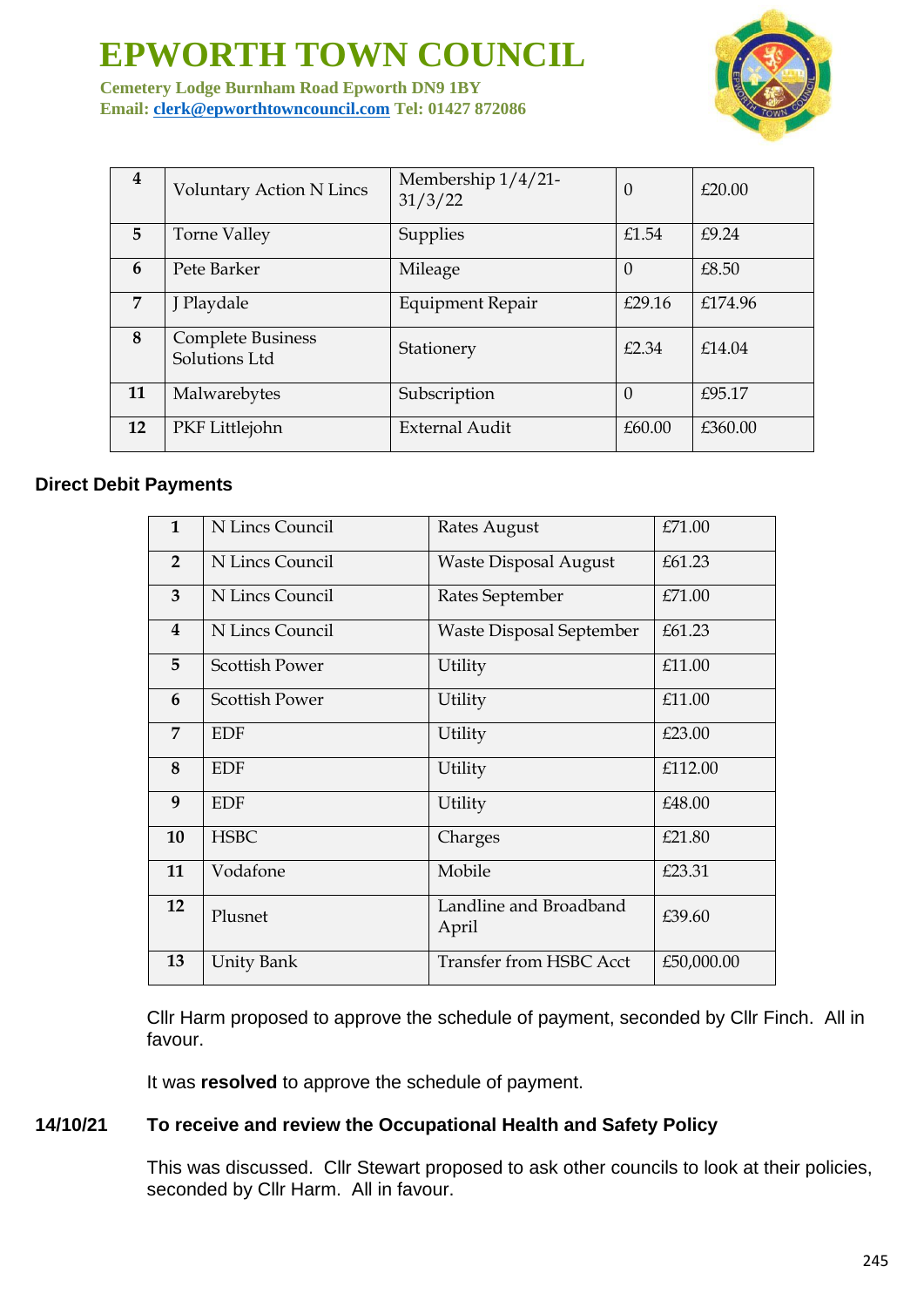**Cemetery Lodge Burnham Road Epworth DN9 1BY Email: [clerk@epworthtowncouncil.com](mailto:clerk@epworthtowncouncil.com) Tel: 01427 872086**



It was **resolved** to ask other councils to look at their policies.

#### **15/10/21 To receive and review the Member and Officer Protocol**

Cllr Harm proposed to approve the policy following 2 corrections, seconded by Cllr Finch. All in favour.

It was **resolved** to approve the policy following 2 corrections.

#### **16/10/21 To receive further information for the Data Protection Policy**

Cllr J Whittaker proposed to defer this item until further information is available, seconded by Cllr Finch. All in favour.

It was **resolved** to defer this item until further information is available.

#### **17/10/21 Planning Permission Refused**

Cllr Harm proposed to note the refused planning applications, seconded by Cllr Finch. All in favour.

It was **resolved** to note the refused planning applications.

#### **18/10/21 Planning Permission Granted**

Cllr Harm proposed to note the granted planning applications, seconded by Cllr Stewart. All in favour.

It was **resolved** to note the granted planning applications.

Cllr Woods left the meeting room.

#### **19/10/21 To receive further information regarding a Grant Application** Local Government Act s137

Cllr Stewart proposed to approve the grant application for £150 to the Royal British Legion, seconded by Cllr Harm. All in favour.

It was **resolved** to approve the grant application for £150 to the Royal British Legion.

Cllr Woods re-entered the meeting room.

#### **20/10/21 To receive information on the potential creation of a South of the Isle Youth Council**

Cllr J Whittaker advised that he attended a meeting of Belton Parish Council recently where the creation of a Youth Council was discussed. Cllr J Whittaker had suggested to them that the creation 2 Youth Councils may work better one of which being a South of the Isle Youth Council. However, Ward Cllr Mitchell has advised that work has already been undertaken on a single Isle Youth Council.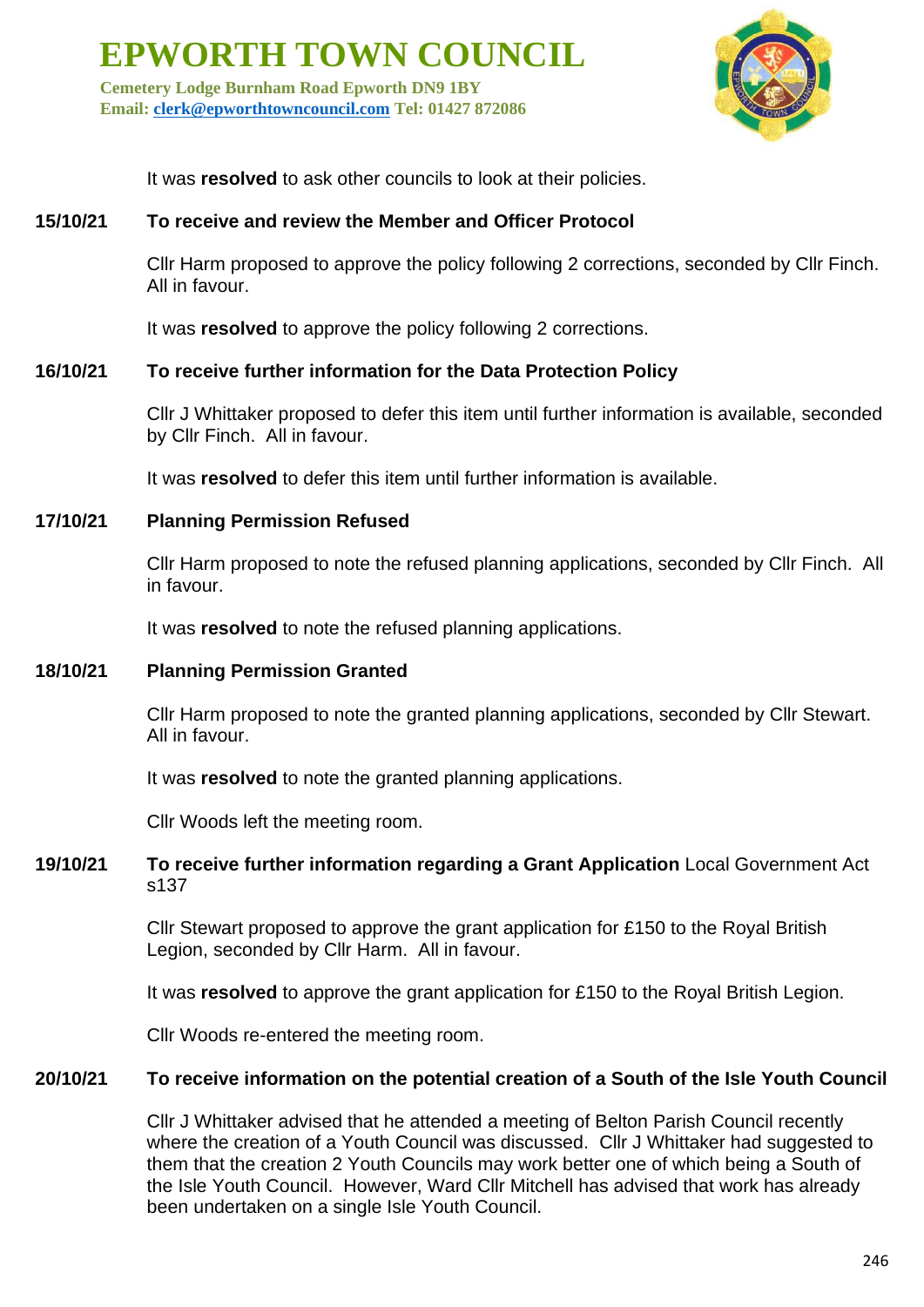**Cemetery Lodge Burnham Road Epworth DN9 1BY Email: [clerk@epworthtowncouncil.com](mailto:clerk@epworthtowncouncil.com) Tel: 01427 872086**



Cllr Cooper entered the meeting.

Cllr Harm proposed to monitor N Lincs Council's actions with regard to the Youth Council and discuss at a future meeting, seconded by Cllr Brumby. All in favour.

It was **resolved** to monitor N Lincs Council's actions with regard to the Youth Council and discuss at a future meeting.

#### **21/10/21 To discuss a new shop frontage and whether or not it complies to the requirements of the conservation area.**

This was discussed at length. Cllr Brumby proposed to contact Planning at N Lincs Council and ask them to look at the shop and ask for a map and criteria of the conservation area, seconded by Cllr Stewart. 5 in favour, 3 against.

It was **resolved** to contact Planning at N Lincs Council and ask them to look at the shop and ask for a map and criteria of the conservation area.

#### **22/10/21 To discuss and resolve any action to be taken over the commencement of planning application PA/2021/997**

This was discussed at length.

Meeting suspended at 8.20 pm. Meeting restarted at 8.23 pm.

Cllr J Whittaker proposed to write to N Lincs Council to advise them of the Town Council's dissatisfaction of the positioning and colour of the equipment and also to ask why the officer has stated that the company did not need prior approval when the legislation clearly states that it does. To also request whether it would be possible to move the mast further back so that it is not so obtrusive and to have a change of colour to the boxes, seconded by Cllr Stewart. 7 in favour, 1 against.

It was **resolved** to write to N Lincs Council with the above comments.

#### **23/10/21 To consider buying additional 20 lamppost poppies to replace those that have been previously damaged.**

Cllr Finch proposed to purchase 20 lamppost poppies at a cost of £3 each and that the money be veered from the grants fund, seconded by Cllr Harm. All in favour.

It was **resolved** to purchase 20 lamppost poppies at a cost of £3 each and that the money be veered from the grants fund.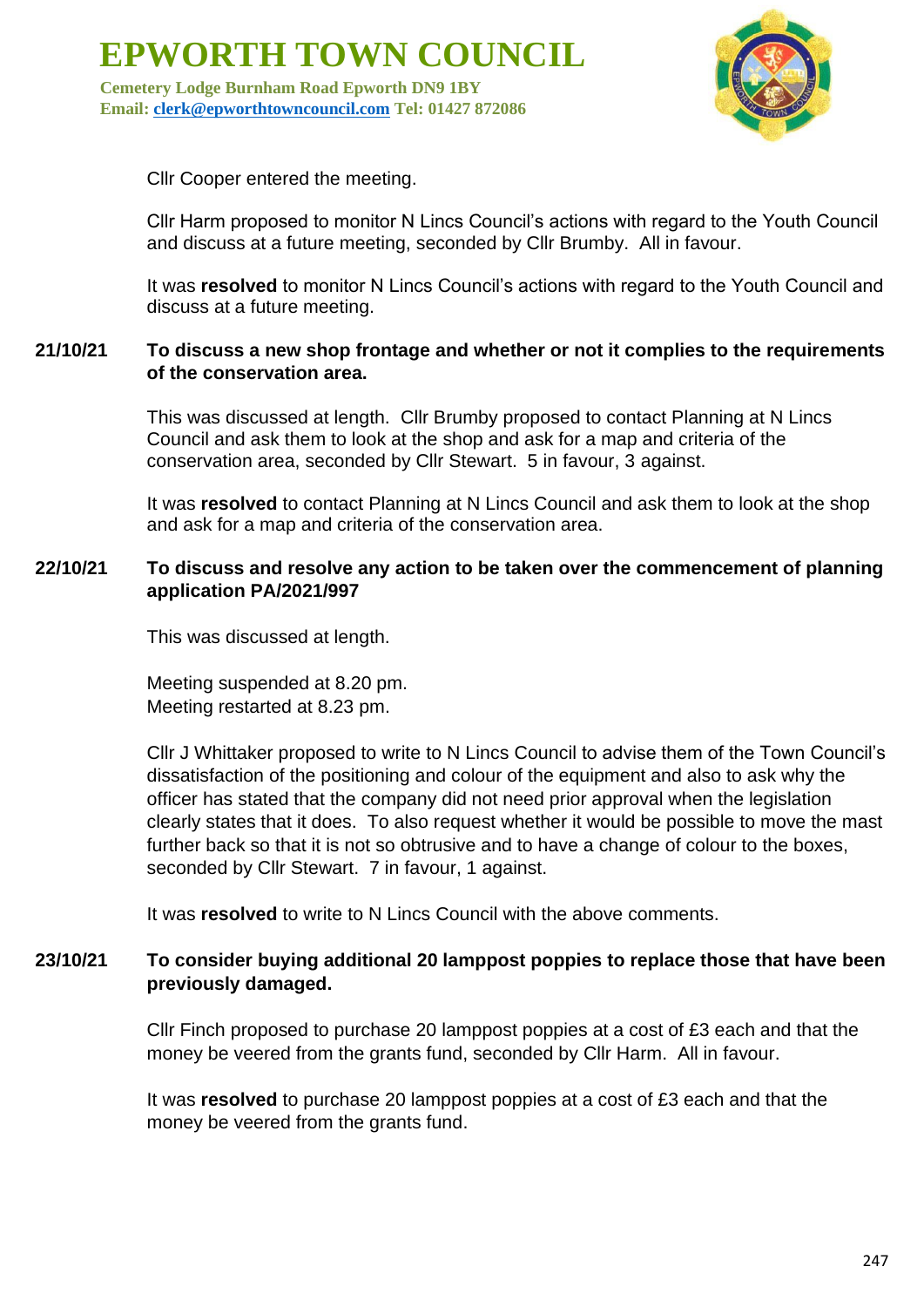**Cemetery Lodge Burnham Road Epworth DN9 1BY Email: [clerk@epworthtowncouncil.com](mailto:clerk@epworthtowncouncil.com) Tel: 01427 872086**



#### **24/10/21 To receive the External Auditor's report 2020/2021**

Cllr Stewart proposed to note the external auditor's report, seconded by Cllr Harm. All in favour.

It was **resolved** to note the external auditor's report.

#### **25/10/21 To receive a recommendation from the Finance Committee to amend the figures on 2021/2022 budget sheet**

Cllr Stewart proposed to amend the figures on the 2021/2022 budget, seconded by Cllr Finch. All in favour.

It was **resolved** to amend the figures on the 2021/2022 budget.

#### **26/10/21 To receive and consider an application for the grant of a premises licence**

The Clerk advised that notification has just been received that this application has been suspended. Cllr Harm proposed to defer this item until the application is re-opened and to seek clarification on whether the licence is for indoor or outdoor use and for information on whether there is a change of use. Cllr J Whittaker proposed an amendment to this proposal to exclude the clarification, seconded by Cllr Stewart. 7 for, 1 against.

It was **resolved** to defer this item until the application is re-opened.

#### **27/10/21 To receive a recommendation from the Combined Environment and Cemetery Committee to have a land contamination test completed**

Cllr Harm proposed to investigate the difference between the 2 different types of contamination tests, seconded by Cllr Cooper. All in favour.

It was **resolved** to investigate the difference between the 2 different types of contamination tests.

#### **28/10/21 To resolve to purchase winter planting for kerbside planters at a cost of approximately £100**

Cllr Stewart proposed to purchase winter planting for the kerbside planters, seconded by Cllr Harm. All in favour.

It was **resolved** to purchase winter planting for the kerbside planters.

#### **29/10/21 To resolve to book a singer for the Queens Platinum Jubilee**

Cllr Finch proposed to book the singer, seconded by Cllr Stewart. All in favour.

It was **resolved** to book the singer.